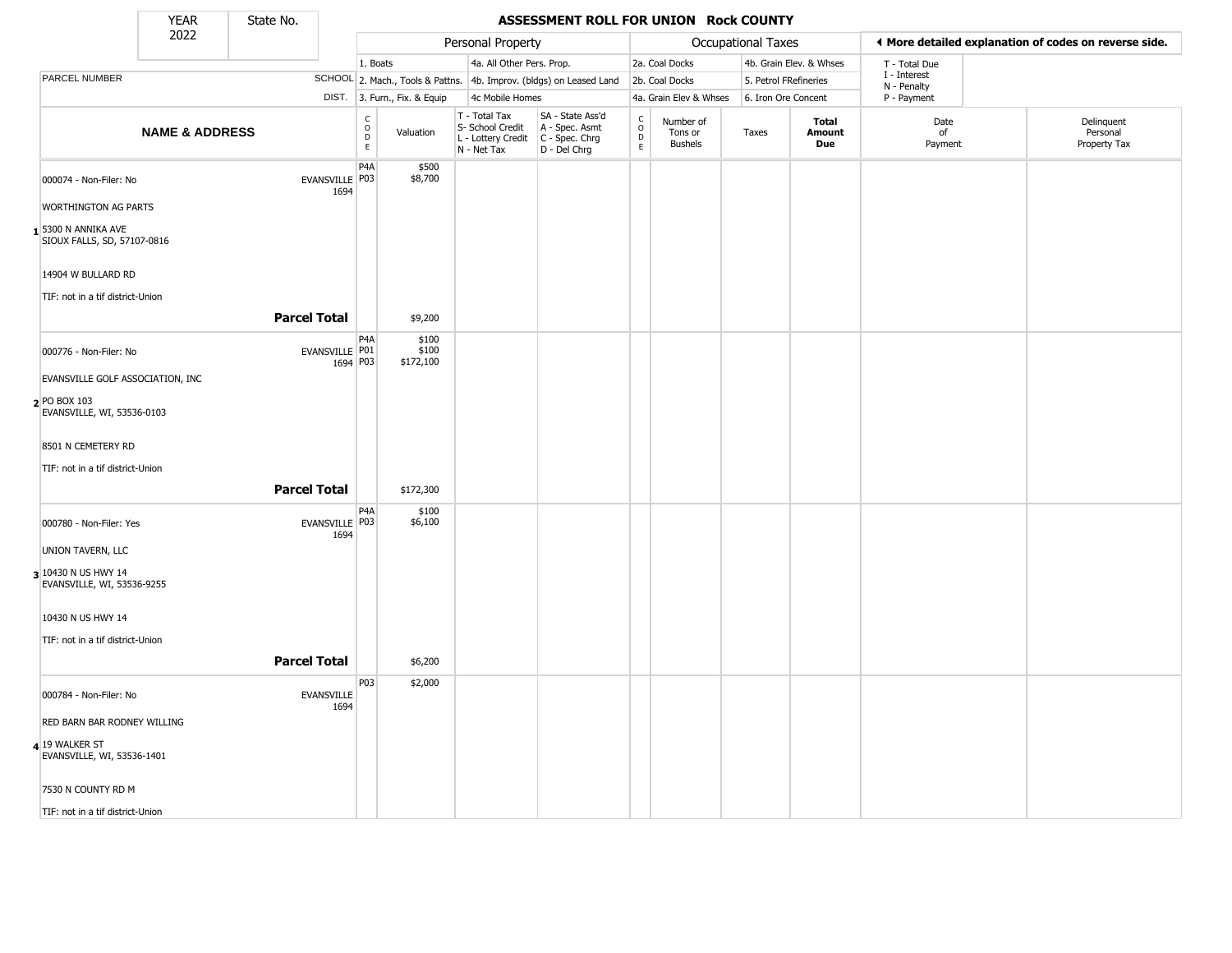|                                                                          | <b>YEAR</b>               | State No.           |                               |                              |                                                  | ASSESSMENT ROLL FOR UNION Rock COUNTY                                                     |                                                          |                                        |                           |                         |                             |                                                       |
|--------------------------------------------------------------------------|---------------------------|---------------------|-------------------------------|------------------------------|--------------------------------------------------|-------------------------------------------------------------------------------------------|----------------------------------------------------------|----------------------------------------|---------------------------|-------------------------|-----------------------------|-------------------------------------------------------|
|                                                                          | 2022                      |                     |                               |                              | Personal Property                                |                                                                                           |                                                          |                                        | <b>Occupational Taxes</b> |                         |                             | ◀ More detailed explanation of codes on reverse side. |
|                                                                          |                           |                     |                               | 1. Boats                     | 4a. All Other Pers. Prop.                        |                                                                                           |                                                          | 2a. Coal Docks                         |                           | 4b. Grain Elev. & Whses | T - Total Due               |                                                       |
| PARCEL NUMBER                                                            |                           |                     |                               |                              |                                                  | SCHOOL 2. Mach., Tools & Pattns. 4b. Improv. (bldgs) on Leased Land                       |                                                          | 2b. Coal Docks                         | 5. Petrol FRefineries     |                         | I - Interest<br>N - Penalty |                                                       |
|                                                                          |                           |                     |                               | DIST. 3. Furn., Fix. & Equip | 4c Mobile Homes                                  |                                                                                           |                                                          | 4a. Grain Elev & Whses                 | 6. Iron Ore Concent       |                         | P - Payment                 |                                                       |
|                                                                          | <b>NAME &amp; ADDRESS</b> |                     | C<br>0<br>D<br>E.             | Valuation                    | T - Total Tax<br>S- School Credit<br>N - Net Tax | SA - State Ass'd<br>A - Spec. Asmt<br>L - Lottery Credit   C - Spec. Chrg<br>D - Del Chrg | $\begin{smallmatrix} C \\ O \\ D \end{smallmatrix}$<br>E | Number of<br>Tons or<br><b>Bushels</b> | Taxes                     | Total<br>Amount<br>Due  | Date<br>of<br>Payment       | Delinquent<br>Personal<br>Property Tax                |
| 001970 - Non-Filer: No<br>LANDMARK SERVICES COOPERATIVE                  |                           | EVANSVILLE e        | Stat<br>1694 Ass<br>ess<br>ed | \$0                          |                                                  |                                                                                           |                                                          |                                        |                           |                         |                             |                                                       |
| 5 PO BOX 277<br>COTTAGE GROVE, WI, 53527-0277                            |                           |                     |                               |                              |                                                  |                                                                                           |                                                          |                                        |                           |                         |                             |                                                       |
| 6631 COUNTY RD M                                                         |                           |                     |                               |                              |                                                  |                                                                                           |                                                          |                                        |                           |                         |                             |                                                       |
| TIF: not in a tif district-Union                                         |                           |                     | P4A                           | \$500                        |                                                  |                                                                                           |                                                          |                                        |                           |                         |                             |                                                       |
| 002990 - Non-Filer: No<br>VERONA AUTO PARTS INC TROY A HALVERSON PP4B-PP |                           | EVANSVILLE P03      | 1694 P4B                      | \$2,400<br>\$168,800         |                                                  |                                                                                           |                                                          |                                        |                           |                         |                             |                                                       |
| 6 280 W NETHERWOOD RD, STE 3<br>OREGON, WI, 53575                        |                           |                     |                               |                              |                                                  |                                                                                           |                                                          |                                        |                           |                         |                             |                                                       |
| 8202 N US HWY 14                                                         |                           |                     |                               |                              |                                                  |                                                                                           |                                                          |                                        |                           |                         |                             |                                                       |
| TIF: not in a tif district-Union                                         |                           |                     |                               |                              |                                                  |                                                                                           |                                                          |                                        |                           |                         |                             |                                                       |
|                                                                          |                           | <b>Parcel Total</b> |                               | \$171,700                    |                                                  |                                                                                           |                                                          |                                        |                           |                         |                             |                                                       |
| 004201 - Non-Filer: No                                                   |                           | EVANSVILLE P4B      | P03<br>1694                   | \$100<br>\$600               |                                                  |                                                                                           |                                                          |                                        |                           |                         |                             |                                                       |
| SYMDON CHEVROLET, INC PP & PP4B                                          |                           |                     |                               |                              |                                                  |                                                                                           |                                                          |                                        |                           |                         |                             |                                                       |
| 7369 UNION ST<br>EVANSVILLE, WI, 53536-1176                              |                           |                     |                               |                              |                                                  |                                                                                           |                                                          |                                        |                           |                         |                             |                                                       |
| 8026 N US HWY 14                                                         |                           |                     |                               |                              |                                                  |                                                                                           |                                                          |                                        |                           |                         |                             |                                                       |
| TIF: not in a tif district-Union                                         |                           |                     |                               |                              |                                                  |                                                                                           |                                                          |                                        |                           |                         |                             |                                                       |
|                                                                          |                           | <b>Parcel Total</b> |                               | \$700                        |                                                  |                                                                                           |                                                          |                                        |                           |                         |                             |                                                       |
| 010206 - Non-Filer: Yes                                                  |                           | EVANSVILLE P4A      | P03<br>1694                   | \$100<br>\$100               |                                                  |                                                                                           |                                                          |                                        |                           |                         |                             |                                                       |
| <b>KLEEN PAVEMENT INC</b>                                                |                           |                     |                               |                              |                                                  |                                                                                           |                                                          |                                        |                           |                         |                             |                                                       |
| 8 PO BOX 615<br>EVANSVILLE, WI, 53536                                    |                           |                     |                               |                              |                                                  |                                                                                           |                                                          |                                        |                           |                         |                             |                                                       |
| 8409 N US HWY 14                                                         |                           |                     |                               |                              |                                                  |                                                                                           |                                                          |                                        |                           |                         |                             |                                                       |
| TIF: not in a tif district-Union                                         |                           |                     |                               |                              |                                                  |                                                                                           |                                                          |                                        |                           |                         |                             |                                                       |
|                                                                          |                           | <b>Parcel Total</b> |                               | \$200                        |                                                  |                                                                                           |                                                          |                                        |                           |                         |                             |                                                       |
| 010208 - Non-Filer: No                                                   |                           | EVANSVILLE P4A      | P03<br>1694                   | \$100<br>\$100               |                                                  |                                                                                           |                                                          |                                        |                           |                         |                             |                                                       |
| <b>EVANSVILLE REVIEW</b>                                                 |                           |                     |                               |                              |                                                  |                                                                                           |                                                          |                                        |                           |                         |                             |                                                       |
| PO BOX 530<br>EVANSVILLE, WI, 53536                                      |                           |                     |                               |                              |                                                  |                                                                                           |                                                          |                                        |                           |                         |                             |                                                       |
| 8409 N US HWY 14                                                         |                           |                     |                               |                              |                                                  |                                                                                           |                                                          |                                        |                           |                         |                             |                                                       |
| TIF: not in a tif district-Union                                         |                           |                     |                               |                              |                                                  |                                                                                           |                                                          |                                        |                           |                         |                             |                                                       |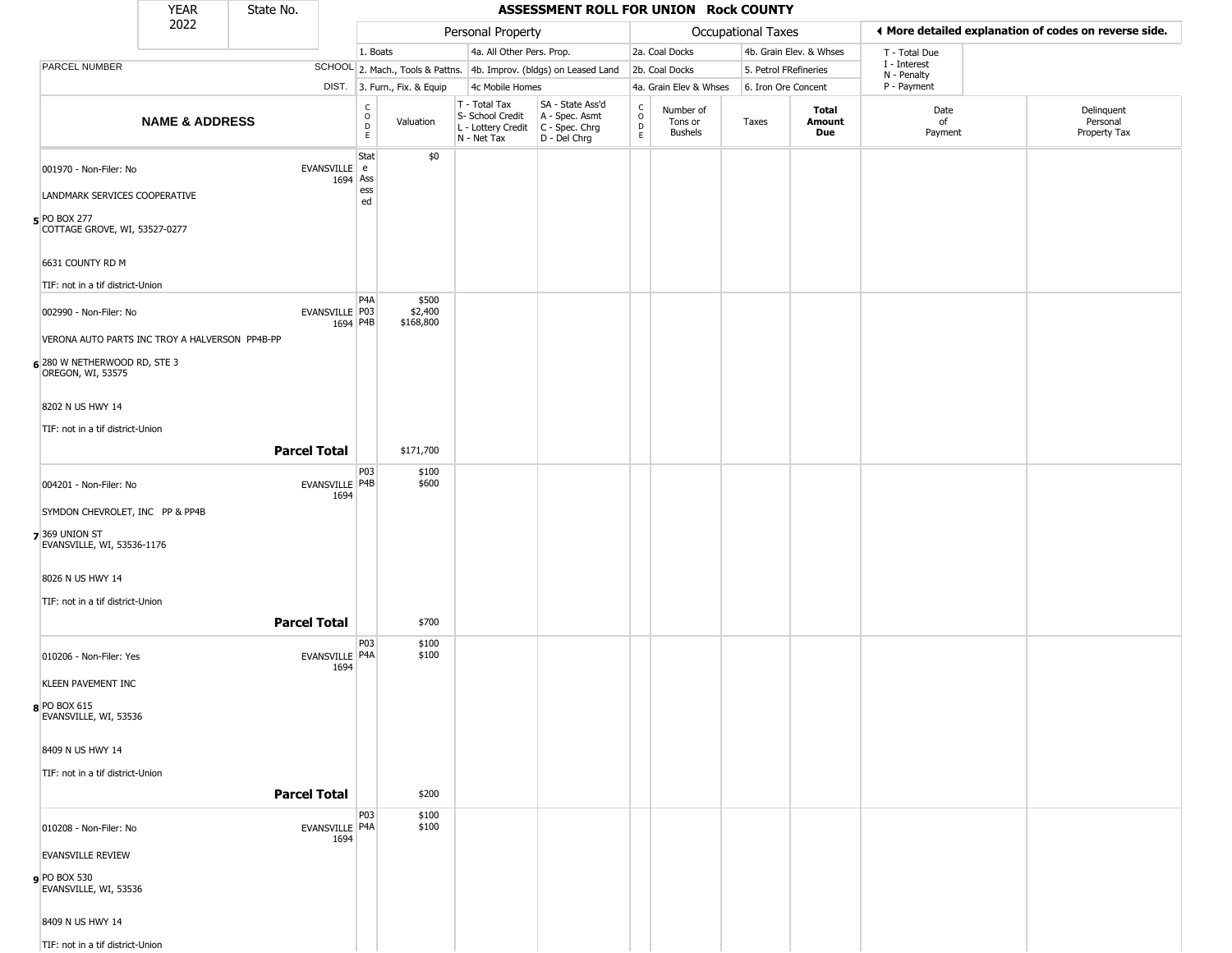|                                                      | <b>YEAR</b>               | State No.           |                           |                                                 |                              |                                                                                         | ASSESSMENT ROLL FOR UNION Rock COUNTY                               |                                                |                                        |                       |                         |                             |                                                       |
|------------------------------------------------------|---------------------------|---------------------|---------------------------|-------------------------------------------------|------------------------------|-----------------------------------------------------------------------------------------|---------------------------------------------------------------------|------------------------------------------------|----------------------------------------|-----------------------|-------------------------|-----------------------------|-------------------------------------------------------|
|                                                      | 2022                      |                     |                           |                                                 |                              | Personal Property                                                                       |                                                                     |                                                |                                        | Occupational Taxes    |                         |                             | ◀ More detailed explanation of codes on reverse side. |
|                                                      |                           |                     |                           | 1. Boats                                        |                              | 4a. All Other Pers. Prop.                                                               |                                                                     |                                                | 2a. Coal Docks                         |                       | 4b. Grain Elev. & Whses | T - Total Due               |                                                       |
| PARCEL NUMBER                                        |                           |                     |                           |                                                 |                              |                                                                                         | SCHOOL 2. Mach., Tools & Pattns. 4b. Improv. (bldgs) on Leased Land |                                                | 2b. Coal Docks                         | 5. Petrol FRefineries |                         | I - Interest<br>N - Penalty |                                                       |
|                                                      |                           |                     |                           |                                                 | DIST. 3. Furn., Fix. & Equip | 4c Mobile Homes                                                                         |                                                                     |                                                | 4a. Grain Elev & Whses                 | 6. Iron Ore Concent   |                         | P - Payment                 |                                                       |
|                                                      | <b>NAME &amp; ADDRESS</b> |                     |                           | $\begin{array}{c} C \\ O \\ D \\ E \end{array}$ | Valuation                    | T - Total Tax<br>S- School Credit<br>L - Lottery Credit   C - Spec. Chrg<br>N - Net Tax | SA - State Ass'd<br>A - Spec. Asmt<br>D - Del Chrg                  | $\begin{matrix} 0 \\ 0 \\ 0 \end{matrix}$<br>E | Number of<br>Tons or<br><b>Bushels</b> | Taxes                 | Total<br>Amount<br>Due  | Date<br>of<br>Payment       | Delinquent<br>Personal<br>Property Tax                |
|                                                      |                           | <b>Parcel Total</b> |                           |                                                 | \$200                        |                                                                                         |                                                                     |                                                |                                        |                       |                         |                             |                                                       |
| 010209 - Non-Filer: Yes                              |                           |                     | <b>EVANSVILLE</b><br>1694 | P03                                             | \$25,400                     |                                                                                         |                                                                     |                                                |                                        |                       |                         |                             |                                                       |
| UNION AUTO SALES                                     |                           |                     |                           |                                                 |                              |                                                                                         |                                                                     |                                                |                                        |                       |                         |                             |                                                       |
| 10 10247 N US HWY 14<br>EVANSVILLE, WI, 53536-9253   |                           |                     |                           |                                                 |                              |                                                                                         |                                                                     |                                                |                                        |                       |                         |                             |                                                       |
| 10247 N US HWY 14                                    |                           |                     |                           |                                                 |                              |                                                                                         |                                                                     |                                                |                                        |                       |                         |                             |                                                       |
| TIF: not in a tif district-Union                     |                           |                     |                           | P03                                             | \$700                        |                                                                                         |                                                                     |                                                |                                        |                       |                         |                             |                                                       |
| 010211 - Non-Filer: No                               |                           |                     | EVANSVILLE P4A<br>1694    |                                                 | \$3,000                      |                                                                                         |                                                                     |                                                |                                        |                       |                         |                             |                                                       |
| PLEASANT PRAIRIE GREENHOUSE                          |                           |                     |                           |                                                 |                              |                                                                                         |                                                                     |                                                |                                        |                       |                         |                             |                                                       |
| 11 16907 W COUNTY RD C<br>EVANSVILLE, WI, 53536-9110 |                           |                     |                           |                                                 |                              |                                                                                         |                                                                     |                                                |                                        |                       |                         |                             |                                                       |
| 16907 W COUNTY RD C                                  |                           |                     |                           |                                                 |                              |                                                                                         |                                                                     |                                                |                                        |                       |                         |                             |                                                       |
| TIF: not in a tif district-Union                     |                           |                     |                           |                                                 |                              |                                                                                         |                                                                     |                                                |                                        |                       |                         |                             |                                                       |
|                                                      |                           | <b>Parcel Total</b> |                           |                                                 | \$3,700                      |                                                                                         |                                                                     |                                                |                                        |                       |                         |                             |                                                       |
|                                                      |                           |                     |                           | P4A                                             | \$1,300                      |                                                                                         |                                                                     |                                                |                                        |                       |                         |                             |                                                       |
| 010216 - Non-Filer: No                               |                           |                     | <b>EVANSVILLE</b><br>1694 |                                                 |                              |                                                                                         |                                                                     |                                                |                                        |                       |                         |                             |                                                       |
| AMERIGAS PROPANE, LP                                 |                           |                     |                           |                                                 |                              |                                                                                         |                                                                     |                                                |                                        |                       |                         |                             |                                                       |
| 12 PO BOX 1240<br>MANCHESTER, NH, 03105              |                           |                     |                           |                                                 |                              |                                                                                         |                                                                     |                                                |                                        |                       |                         |                             |                                                       |
| VARIOUS                                              |                           |                     |                           |                                                 |                              |                                                                                         |                                                                     |                                                |                                        |                       |                         |                             |                                                       |
| TIF: not in a tif district-Union                     |                           |                     |                           |                                                 |                              |                                                                                         |                                                                     |                                                |                                        |                       |                         |                             |                                                       |
| 010235 - Non-Filer: Yes                              |                           |                     | EVANSVILLE P03<br>1694    | P <sub>4</sub> A                                | \$100<br>\$2,400             |                                                                                         |                                                                     |                                                |                                        |                       |                         |                             |                                                       |
| NAPA AUTO PARTS OF EVANSVILLE                        |                           |                     |                           |                                                 |                              |                                                                                         |                                                                     |                                                |                                        |                       |                         |                             |                                                       |
| 13 8202 N US HWY 14<br>EVANSVILLE, WI, 53536-9261    |                           |                     |                           |                                                 |                              |                                                                                         |                                                                     |                                                |                                        |                       |                         |                             |                                                       |
| 8202 N US HWY 14                                     |                           |                     |                           |                                                 |                              |                                                                                         |                                                                     |                                                |                                        |                       |                         |                             |                                                       |
| TIF: not in a tif district-Union                     |                           |                     |                           |                                                 |                              |                                                                                         |                                                                     |                                                |                                        |                       |                         |                             |                                                       |
|                                                      |                           | <b>Parcel Total</b> |                           |                                                 | \$2,500                      |                                                                                         |                                                                     |                                                |                                        |                       |                         |                             |                                                       |
|                                                      |                           |                     |                           | P03                                             | \$400                        |                                                                                         |                                                                     |                                                |                                        |                       |                         |                             |                                                       |
| 010237 - Non-Filer: No                               |                           |                     | EVANSVILLE<br>1694        |                                                 |                              |                                                                                         |                                                                     |                                                |                                        |                       |                         |                             |                                                       |
| ADT, LLC                                             |                           |                     |                           |                                                 |                              |                                                                                         |                                                                     |                                                |                                        |                       |                         |                             |                                                       |
| 14 PO BOX 54767<br>LEXINGTON, KY, 40555-4767         |                           |                     |                           |                                                 |                              |                                                                                         |                                                                     |                                                |                                        |                       |                         |                             |                                                       |
| VARIOUS                                              |                           |                     |                           |                                                 |                              |                                                                                         |                                                                     |                                                |                                        |                       |                         |                             |                                                       |
| TIF: not in a tif district-Union                     |                           |                     |                           |                                                 |                              |                                                                                         |                                                                     |                                                |                                        |                       |                         |                             |                                                       |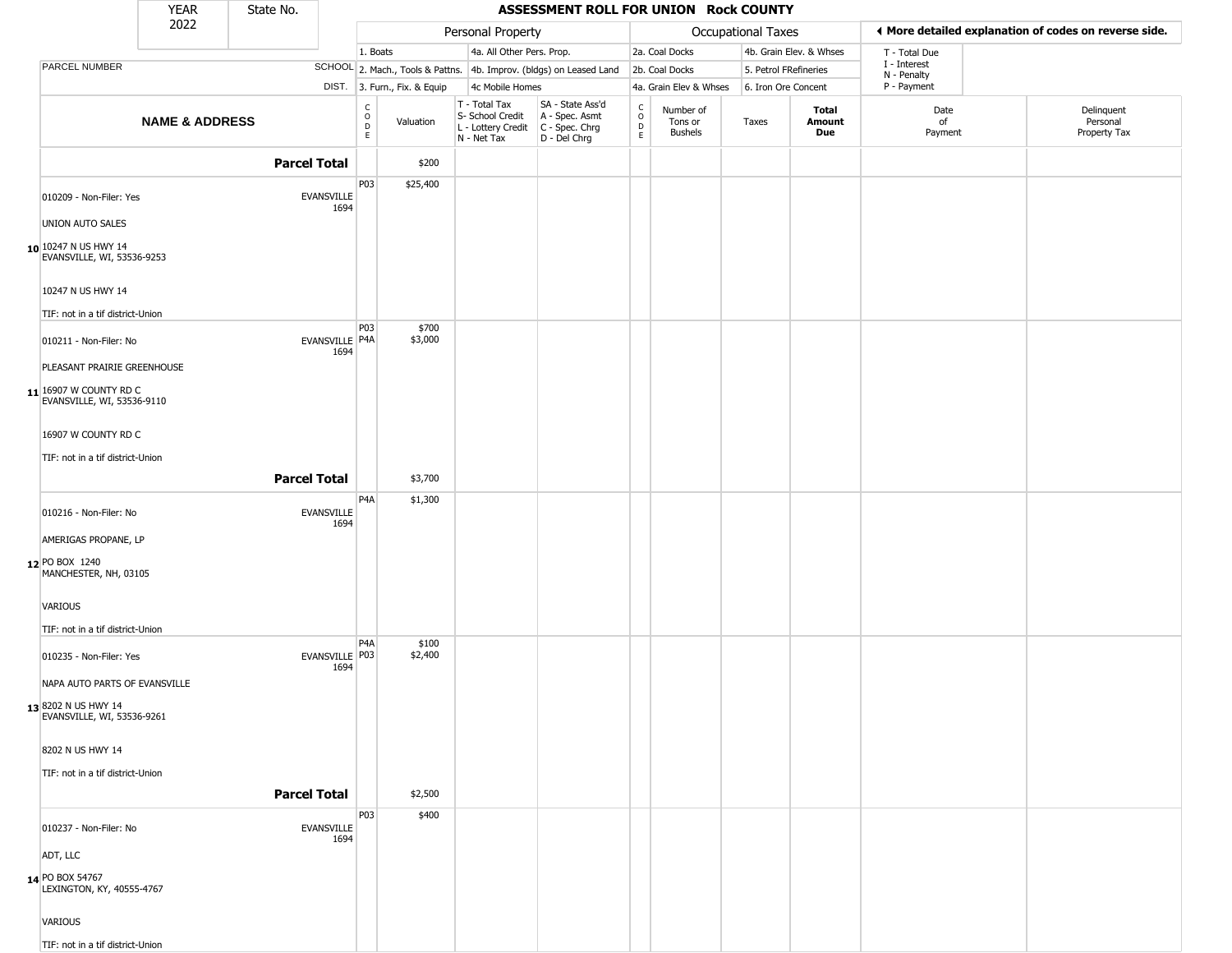|                                                                                                                      | <b>YEAR</b>               | State No. |                           |                        |                              |                                                                        | ASSESSMENT ROLL FOR UNION Rock COUNTY                                  |                        |                                 |                       |                         |                             |                                                       |
|----------------------------------------------------------------------------------------------------------------------|---------------------------|-----------|---------------------------|------------------------|------------------------------|------------------------------------------------------------------------|------------------------------------------------------------------------|------------------------|---------------------------------|-----------------------|-------------------------|-----------------------------|-------------------------------------------------------|
|                                                                                                                      | 2022                      |           |                           |                        |                              | Personal Property                                                      |                                                                        |                        |                                 | Occupational Taxes    |                         |                             | ◀ More detailed explanation of codes on reverse side. |
|                                                                                                                      |                           |           |                           | 1. Boats               |                              | 4a. All Other Pers. Prop.                                              |                                                                        |                        | 2a. Coal Docks                  |                       | 4b. Grain Elev. & Whses | T - Total Due               |                                                       |
| PARCEL NUMBER                                                                                                        |                           |           |                           |                        |                              |                                                                        | SCHOOL 2. Mach., Tools & Pattns. 4b. Improv. (bldgs) on Leased Land    |                        | 2b. Coal Docks                  | 5. Petrol FRefineries |                         | I - Interest<br>N - Penalty |                                                       |
|                                                                                                                      |                           |           |                           |                        | DIST. 3. Furn., Fix. & Equip | 4c Mobile Homes                                                        |                                                                        |                        | 4a. Grain Elev & Whses          | 6. Iron Ore Concent   |                         | P - Payment                 |                                                       |
|                                                                                                                      | <b>NAME &amp; ADDRESS</b> |           |                           | C<br>$\circ$<br>D<br>E | Valuation                    | T - Total Tax<br>S- School Credit<br>L - Lottery Credit<br>N - Net Tax | SA - State Ass'd<br>A - Spec. Asmt<br>$C - Spec. Chrg$<br>D - Del Chrg | C<br>$\circ$<br>D<br>E | Number of<br>Tons or<br>Bushels | Taxes                 | Total<br>Amount<br>Due  | Date<br>of<br>Payment       | Delinquent<br>Personal<br>Property Tax                |
| 010238 - Non-Filer: No<br><b>GRAYHAWK LEASING, LLC</b><br>15 1412 MAIN ST, STE 1500<br>DALLAS, TX, 75202-4801        |                           |           | <b>EVANSVILLE</b><br>1694 | P03                    | \$1,000                      |                                                                        |                                                                        |                        |                                 |                       |                         |                             |                                                       |
| VARIOUS<br>TIF: not in a tif district-Union                                                                          |                           |           |                           |                        |                              |                                                                        |                                                                        |                        |                                 |                       |                         |                             |                                                       |
| 010244 - Non-Filer: No<br>HAMMERSLEY STONE OF FITCHBURG PP4B - SCALE<br>16 6291 LACY RD<br>FITCHBURG, WI, 53593-9262 |                           |           | <b>EVANSVILLE</b><br>1694 | P <sub>4</sub> B       | \$22,100                     |                                                                        |                                                                        |                        |                                 |                       |                         |                             |                                                       |
| N EAST UNION RD<br>TIF: not in a tif district-Union                                                                  |                           |           |                           | P03                    | \$4,200                      |                                                                        |                                                                        |                        |                                 |                       |                         |                             |                                                       |
| 010248 - Non-Filer: No<br><b>DISH NETWORK, LLC</b><br>17 PO BOX 6623<br>ENGLEWOOD, CO, 80155-6623                    |                           |           | <b>EVANSVILLE</b><br>1694 |                        |                              |                                                                        |                                                                        |                        |                                 |                       |                         |                             |                                                       |
| VARIOUS<br>TIF: not in a tif district-Union                                                                          |                           |           |                           |                        |                              |                                                                        |                                                                        |                        |                                 |                       |                         |                             |                                                       |
| 010252 - Non-Filer: No<br>QUADIENT LEASING USA, INC MAILFINANCE, INC<br>18 478 WHEELERS FARMS RD                     |                           |           | <b>EVANSVILLE</b><br>1694 | P03                    | \$900                        |                                                                        |                                                                        |                        |                                 |                       |                         |                             |                                                       |
| MILFORD, CT, 06461-9105<br>8733 N CEMETERY RD<br>TIF: not in a tif district-Union                                    |                           |           |                           |                        |                              |                                                                        |                                                                        |                        |                                 |                       |                         |                             |                                                       |
| 010255 - Non-Filer: No                                                                                               |                           |           | <b>EVANSVILLE</b><br>1694 | P03                    | \$5,700                      |                                                                        |                                                                        |                        |                                 |                       |                         |                             |                                                       |
| DIRECTV, LLC<br>19 PO BOX 2789<br>ADDISON, TX, 75001                                                                 |                           |           |                           |                        |                              |                                                                        |                                                                        |                        |                                 |                       |                         |                             |                                                       |
| VARIOUS<br>TIF: not in a tif district-Union                                                                          |                           |           |                           |                        |                              |                                                                        |                                                                        |                        |                                 |                       |                         |                             |                                                       |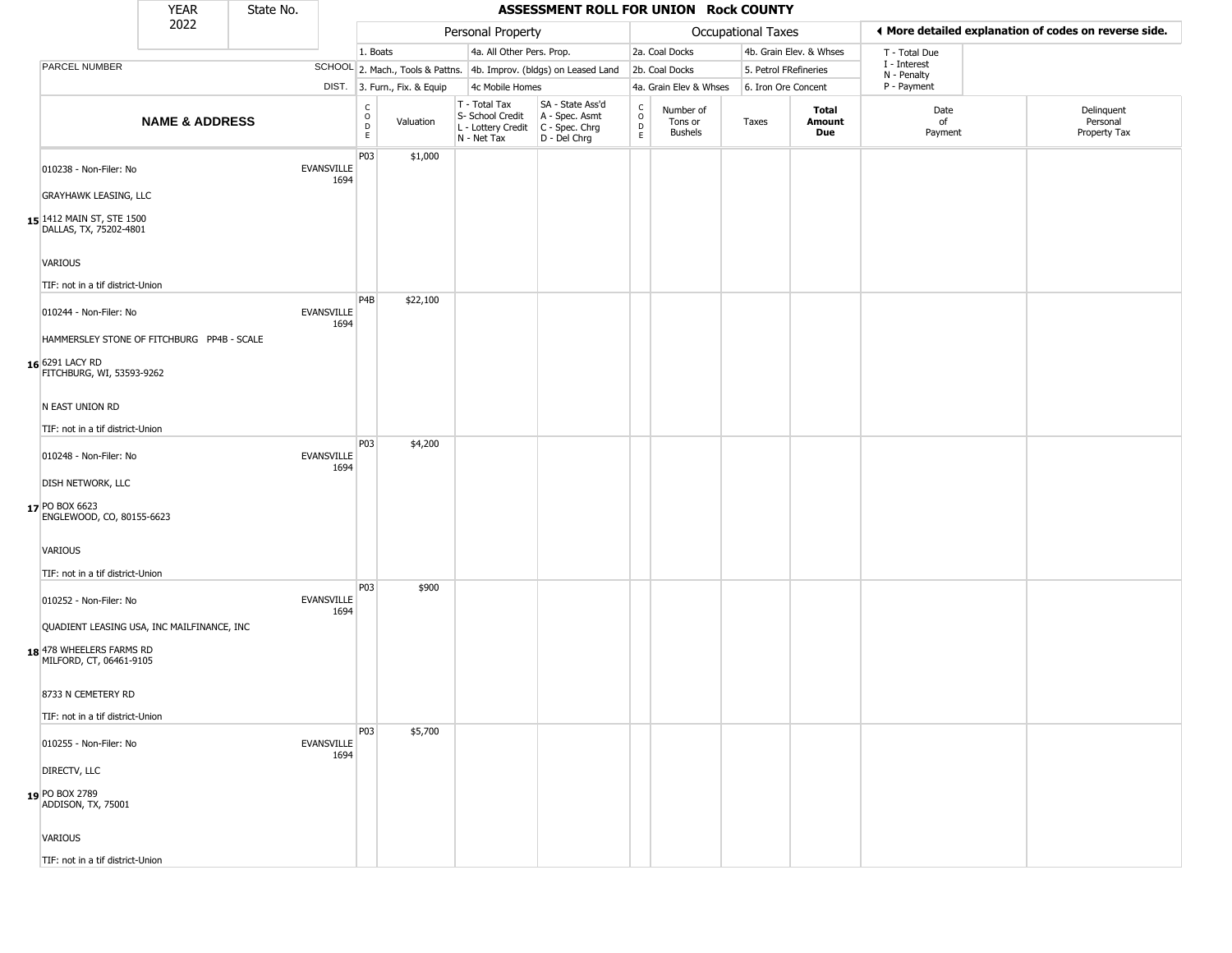|                                                        | <b>YEAR</b>                             | State No.            |                |                                                          |                |                                                                                         | ASSESSMENT ROLL FOR UNION Rock COUNTY                               |                                                   |                                        |                       |                         |                             |                                                       |
|--------------------------------------------------------|-----------------------------------------|----------------------|----------------|----------------------------------------------------------|----------------|-----------------------------------------------------------------------------------------|---------------------------------------------------------------------|---------------------------------------------------|----------------------------------------|-----------------------|-------------------------|-----------------------------|-------------------------------------------------------|
|                                                        | 2022                                    |                      |                |                                                          |                | Personal Property                                                                       |                                                                     |                                                   |                                        | Occupational Taxes    |                         |                             | ◀ More detailed explanation of codes on reverse side. |
|                                                        |                                         |                      |                | 1. Boats                                                 |                | 4a. All Other Pers. Prop.                                                               |                                                                     |                                                   | 2a. Coal Docks                         |                       | 4b. Grain Elev. & Whses | T - Total Due               |                                                       |
| PARCEL NUMBER                                          |                                         |                      |                |                                                          |                |                                                                                         | SCHOOL 2. Mach., Tools & Pattns. 4b. Improv. (bldgs) on Leased Land |                                                   | 2b. Coal Docks                         | 5. Petrol FRefineries |                         | I - Interest<br>N - Penalty |                                                       |
|                                                        |                                         |                      |                | DIST. 3. Furn., Fix. & Equip                             |                | 4c Mobile Homes                                                                         |                                                                     |                                                   | 4a. Grain Elev & Whses                 | 6. Iron Ore Concent   |                         | P - Payment                 |                                                       |
|                                                        | <b>NAME &amp; ADDRESS</b>               |                      |                | $\begin{matrix} 0 \\ 0 \\ 0 \end{matrix}$<br>$\mathsf E$ | Valuation      | T - Total Tax<br>S- School Credit<br>L - Lottery Credit   C - Spec. Chrg<br>N - Net Tax | SA - State Ass'd<br>A - Spec. Asmt<br>D - Del Chrg                  | $\begin{array}{c}\nC \\ O \\ D \\ E\n\end{array}$ | Number of<br>Tons or<br><b>Bushels</b> | Taxes                 | Total<br>Amount<br>Due  | Date<br>of<br>Payment       | Delinquent<br>Personal<br>Property Tax                |
| 010256 - Non-Filer: Yes                                | LAMAR ADVERTISING OF JANESVILLE         | <b>EVANSVILLE</b>    | 1694           | P <sub>4</sub> A                                         | \$1,100        |                                                                                         |                                                                     |                                                   |                                        |                       |                         |                             |                                                       |
| 20 PO BOX 66338<br>BATON ROUGE, LA, 70896              |                                         |                      |                |                                                          |                |                                                                                         |                                                                     |                                                   |                                        |                       |                         |                             |                                                       |
| <b>VARIOUS</b>                                         |                                         |                      |                |                                                          |                |                                                                                         |                                                                     |                                                   |                                        |                       |                         |                             |                                                       |
| TIF: not in a tif district-Union                       |                                         |                      |                |                                                          |                |                                                                                         |                                                                     |                                                   |                                        |                       |                         |                             |                                                       |
| 010257 - Non-Filer: No                                 |                                         | Oregon - Rock County | 02             | P03                                                      | \$6,700        |                                                                                         |                                                                     |                                                   |                                        |                       |                         |                             |                                                       |
|                                                        | GREATAMERICAN FINANCIAL SERVICES, CORP  |                      |                |                                                          |                |                                                                                         |                                                                     |                                                   |                                        |                       |                         |                             |                                                       |
| 21 625 1ST ST SE, STE 800<br>CEDAR RAPIDS, IA, 52401   |                                         |                      |                |                                                          |                |                                                                                         |                                                                     |                                                   |                                        |                       |                         |                             |                                                       |
| 15626 W HOLT RD                                        |                                         |                      |                |                                                          |                |                                                                                         |                                                                     |                                                   |                                        |                       |                         |                             |                                                       |
| TIF: not in a tif district-Union                       |                                         |                      |                |                                                          |                |                                                                                         |                                                                     |                                                   |                                        |                       |                         |                             |                                                       |
| 010259 - Non-Filer: No                                 |                                         | <b>EVANSVILLE</b>    | 1694           | P03                                                      | \$100          |                                                                                         |                                                                     |                                                   |                                        |                       |                         |                             |                                                       |
| 22 478 WHEELERS FARM RD<br>MILFORD, CT, 06461          | QUADIENT INC FKA NEOPOST USA, INC       |                      |                |                                                          |                |                                                                                         |                                                                     |                                                   |                                        |                       |                         |                             |                                                       |
| 8733 N CEMETERY RD<br>TIF: not in a tif district-Union |                                         |                      |                |                                                          |                |                                                                                         |                                                                     |                                                   |                                        |                       |                         |                             |                                                       |
|                                                        |                                         |                      |                | P03                                                      | \$4,300        |                                                                                         |                                                                     |                                                   |                                        |                       |                         |                             |                                                       |
| 010260 - Non-Filer: No                                 | GREAT LAKES COCA-COLA DISTRIBUTION, LLC | <b>EVANSVILLE</b>    | 1694           |                                                          |                |                                                                                         |                                                                     |                                                   |                                        |                       |                         |                             |                                                       |
| 23 6250 N RIVER RD, STE 9000<br>ROSEMONT, IL, 60018    |                                         |                      |                |                                                          |                |                                                                                         |                                                                     |                                                   |                                        |                       |                         |                             |                                                       |
| 8501 N CEMETERY RD<br>TIF: not in a tif district-Union |                                         |                      |                |                                                          |                |                                                                                         |                                                                     |                                                   |                                        |                       |                         |                             |                                                       |
| 010261 - Non-Filer: No                                 |                                         |                      | EVANSVILLE P03 | P <sub>4</sub> A                                         | \$100<br>\$200 |                                                                                         |                                                                     |                                                   |                                        |                       |                         |                             |                                                       |
| WHOLE BODY/WHOLE MIND                                  |                                         |                      | 1694           |                                                          |                |                                                                                         |                                                                     |                                                   |                                        |                       |                         |                             |                                                       |
| 24 10209 N US HIGHWAY 14<br>EVANSVILLE, WI, 53536      |                                         |                      |                |                                                          |                |                                                                                         |                                                                     |                                                   |                                        |                       |                         |                             |                                                       |
| 10209 N US HIGHWAY 14                                  |                                         |                      |                |                                                          |                |                                                                                         |                                                                     |                                                   |                                        |                       |                         |                             |                                                       |
| TIF: not in a tif district-Union                       |                                         |                      |                |                                                          |                |                                                                                         |                                                                     |                                                   |                                        |                       |                         |                             |                                                       |
|                                                        |                                         | <b>Parcel Total</b>  |                |                                                          | \$300          |                                                                                         |                                                                     |                                                   |                                        |                       |                         |                             |                                                       |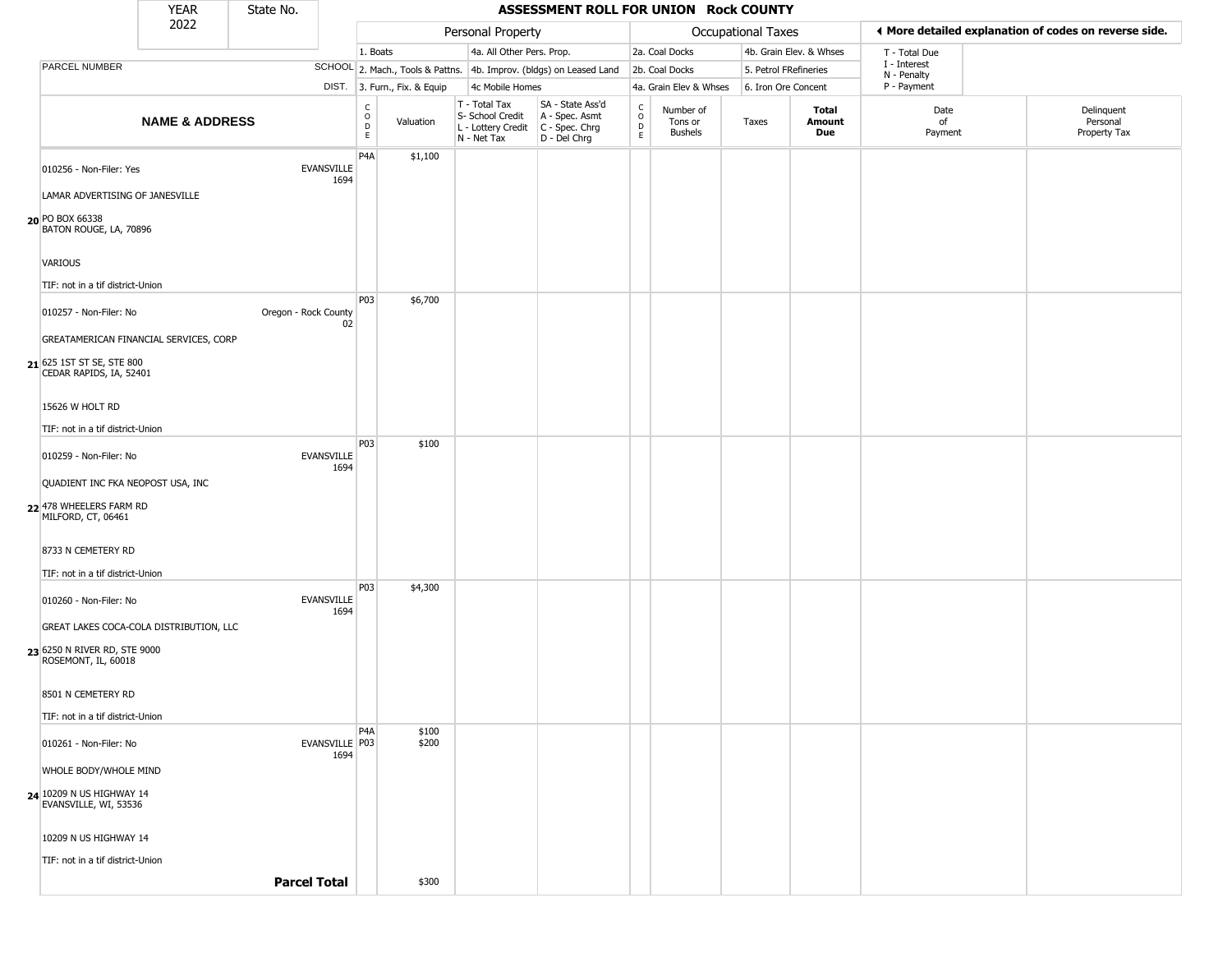|                                                                                                                                                  | <b>YEAR</b>               | State No.     |                           |                         |                              |                                                                        | ASSESSMENT ROLL FOR UNION Rock COUNTY                                  |                                   |                                        |                           |                         |                             |                                                       |
|--------------------------------------------------------------------------------------------------------------------------------------------------|---------------------------|---------------|---------------------------|-------------------------|------------------------------|------------------------------------------------------------------------|------------------------------------------------------------------------|-----------------------------------|----------------------------------------|---------------------------|-------------------------|-----------------------------|-------------------------------------------------------|
|                                                                                                                                                  | 2022                      |               |                           |                         |                              | Personal Property                                                      |                                                                        |                                   |                                        | <b>Occupational Taxes</b> |                         |                             | ♦ More detailed explanation of codes on reverse side. |
|                                                                                                                                                  |                           |               |                           | 1. Boats                |                              | 4a. All Other Pers. Prop.                                              |                                                                        |                                   | 2a. Coal Docks                         |                           | 4b. Grain Elev. & Whses | T - Total Due               |                                                       |
| PARCEL NUMBER                                                                                                                                    |                           |               |                           |                         |                              |                                                                        | SCHOOL 2. Mach., Tools & Pattns. 4b. Improv. (bldgs) on Leased Land    |                                   | 2b. Coal Docks                         | 5. Petrol FRefineries     |                         | I - Interest<br>N - Penalty |                                                       |
|                                                                                                                                                  |                           |               |                           |                         | DIST. 3. Furn., Fix. & Equip | 4c Mobile Homes                                                        |                                                                        |                                   | 4a. Grain Elev & Whses                 | 6. Iron Ore Concent       |                         | P - Payment                 |                                                       |
|                                                                                                                                                  | <b>NAME &amp; ADDRESS</b> |               |                           | C<br>$\circ$<br>D<br>E. | Valuation                    | T - Total Tax<br>S- School Credit<br>L - Lottery Credit<br>N - Net Tax | SA - State Ass'd<br>A - Spec. Asmt<br>$C - Spec. Chrg$<br>D - Del Chrg | $\mathsf{C}$<br>$\circ$<br>D<br>E | Number of<br>Tons or<br><b>Bushels</b> | Taxes                     | Total<br>Amount<br>Due  | Date<br>of<br>Payment       | Delinquent<br>Personal<br>Property Tax                |
| 010262 - Non-Filer: No                                                                                                                           |                           |               | <b>EVANSVILLE</b><br>1694 | P03                     | \$3,400                      |                                                                        |                                                                        |                                   |                                        |                           |                         |                             |                                                       |
| BAXTER HEALTHCARE CORP<br>25 PO BOX 4900<br>SCOTTSDALE, AZ, 85261<br>10808 N US HWY 14                                                           |                           |               |                           |                         |                              |                                                                        |                                                                        |                                   |                                        |                           |                         |                             |                                                       |
| TIF: not in a tif district-Union<br>010263 - Non-Filer: No<br>GORDON FLESCH CO INC/GFC LEASING<br>26 2675 RESEARCH PARK DR<br>MADISON, WI, 53711 |                           |               | <b>EVANSVILLE</b><br>1694 | P03                     | \$3,100                      |                                                                        |                                                                        |                                   |                                        |                           |                         |                             |                                                       |
| 8501 N CEMETERY RD<br>TIF: not in a tif district-Union                                                                                           |                           |               |                           |                         |                              |                                                                        |                                                                        |                                   |                                        |                           |                         |                             |                                                       |
| 010264 - Non-Filer: No<br>WASTE MANAGEMENT OF WIS INC<br>27 PO BOX 802206                                                                        |                           |               | <b>EVANSVILLE</b><br>1694 | P <sub>4</sub> A        | \$1,700                      |                                                                        |                                                                        |                                   |                                        |                           |                         |                             |                                                       |
| DALLAS, TX, 75380<br><b>VARIOUS</b><br>TIF: not in a tif district-Union                                                                          |                           |               |                           |                         |                              |                                                                        |                                                                        |                                   |                                        |                           |                         |                             |                                                       |
| NO. OF PARCELS 27                                                                                                                                |                           | <b>TOTALS</b> | ▶                         |                         | 450,400.00                   |                                                                        |                                                                        |                                   |                                        |                           |                         |                             |                                                       |